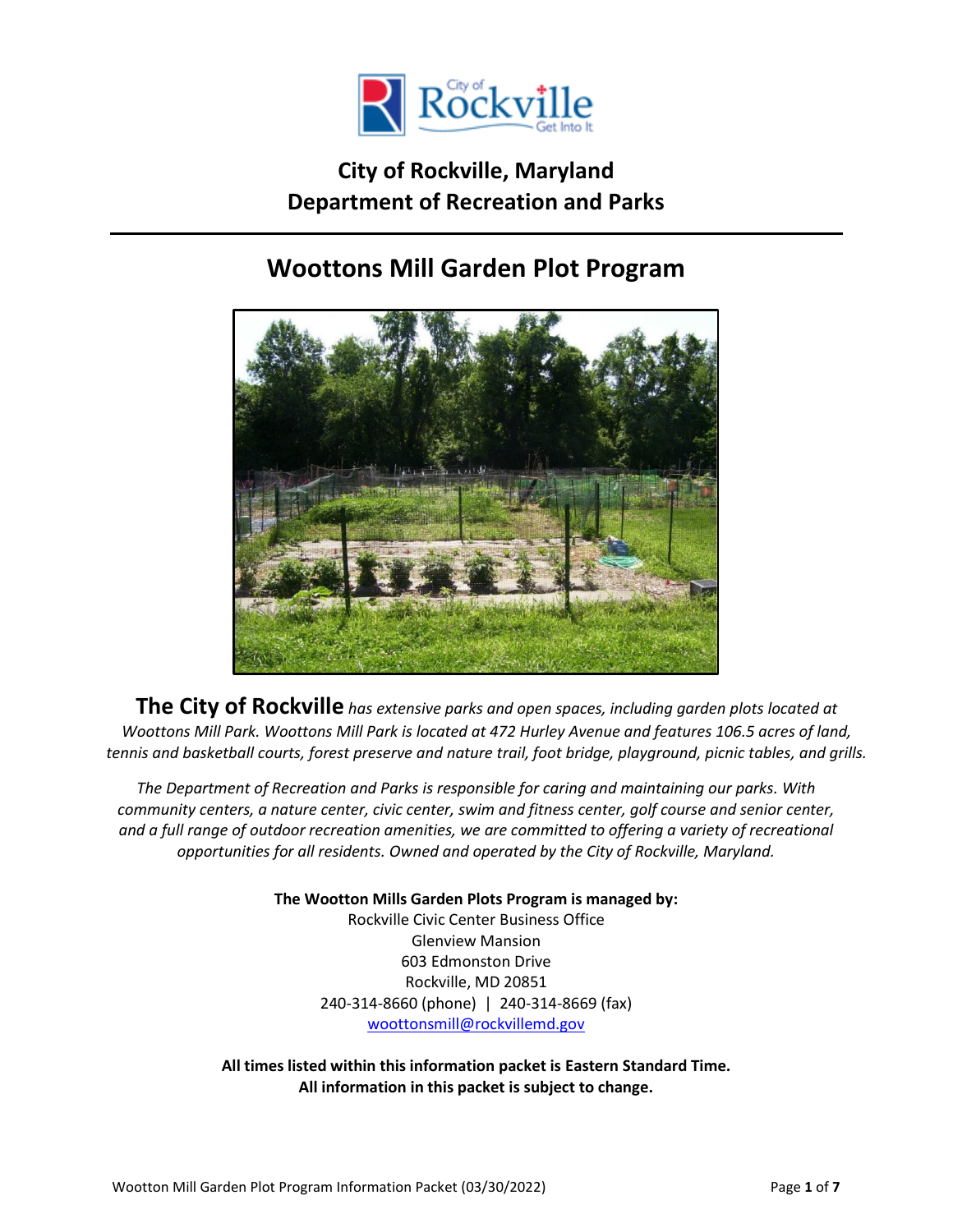## **WOOTTONS MILL GARDEN PLOT MAP**

| <b>DEBRIS</b><br><b>BIN</b> | 159*       | 160              | 161 |            | 162 | 163 |                            | 164 | 165 |            | 166        | <b>DEBRIS</b><br><b>BIN</b> |           | 167 | 168 |            | 169        | 170 |            | 171    | 172 |            | 173 | 174 |   | 175     |
|-----------------------------|------------|------------------|-----|------------|-----|-----|----------------------------|-----|-----|------------|------------|-----------------------------|-----------|-----|-----|------------|------------|-----|------------|--------|-----|------------|-----|-----|---|---------|
| 140                         | 141        | 142              | 143 |            | 144 | 145 |                            | 146 | 147 |            | 148        | 149                         |           | 150 | 151 |            | 152        | 153 |            | 154    | 155 |            | 156 | 157 |   | 158     |
| 121                         | 122        | 123              | 124 |            | 125 | 126 |                            | 127 | 128 |            | 129        | 130                         |           | 131 | 132 |            | 133        | 134 |            | 135    | 136 |            | 137 | 138 |   | 139     |
| 102                         | 103        | 104              | 105 |            | 106 | 107 |                            | 108 | 109 |            | 110        | 111                         |           | 112 | 113 |            | 114        | 115 |            | 116    | 117 |            | 118 | 119 |   | 120     |
| 84                          | 85         | 86               | 87  |            | 88  | 89  |                            | 90  | 91  |            | 92         | 93                          |           | 94  | 95  |            | 96         | 97  |            | 98     | 99  |            | 100 | 101 |   |         |
| 禹                           | walk aisle |                  |     | 禹          |     |     | $\mathbb{P}$<br>walk aisle |     |     |            | walk aisle |                             |           | 鸟   |     |            | walk aisle |     |            | 圖      |     | walk aisle |     |     | 禹 |         |
| 66                          | 67         | 68               | 69  |            | 70  | 71  |                            | 72  | 73  |            | 74         | 75                          |           | 76  | 77  |            | 78         | 79  |            | 80     | 81  |            | 82  | 83  |   |         |
| 49                          | 50         | 51               | 52  |            | 53  | 54  |                            | 55  | 56  |            | 57         | 58                          |           | 59  | 60  |            | 61         | 62  |            | 63     | 64  | valk aisl  | 65  |     |   |         |
| 32                          | 33         | walk aisle<br>34 | 35  | walk aisle | 36  | 37  | walk aisle                 | 38  | 39  | walk aisle | 40         | 41                          | Isie yle: | 42  | 43  | walk aisle | 44         | 45  | walk aisle | 46     | 47  |            | 48  |     |   | $176**$ |
| 16                          | 17         | 18               | 19  |            | 20  | 21  |                            | 22  | 23  |            | 24         | 25                          |           | 26  | 27  |            | 28         | 29  |            | 30     | 31  |            |     |     |   |         |
| ┸                           | 2          | 3                | 4   |            | 5   | 6   |                            | 7   | 8   |            | 9          | 10                          |           | 11  | 12  |            | 13         | 14  |            | $187^$ | 15  |            |     |     |   |         |

parking lot  $-$ 

\*Plot 159 is reserved for City programming

\*\* Plot 176 is a 5' x 25' raised bed

^Plot 187 is located under a trimmed back tree

$$
\overbrace{\hspace{25pt}}^{\text{max}}_{\text{0}}\ \ \text{indicates a water spigot}
$$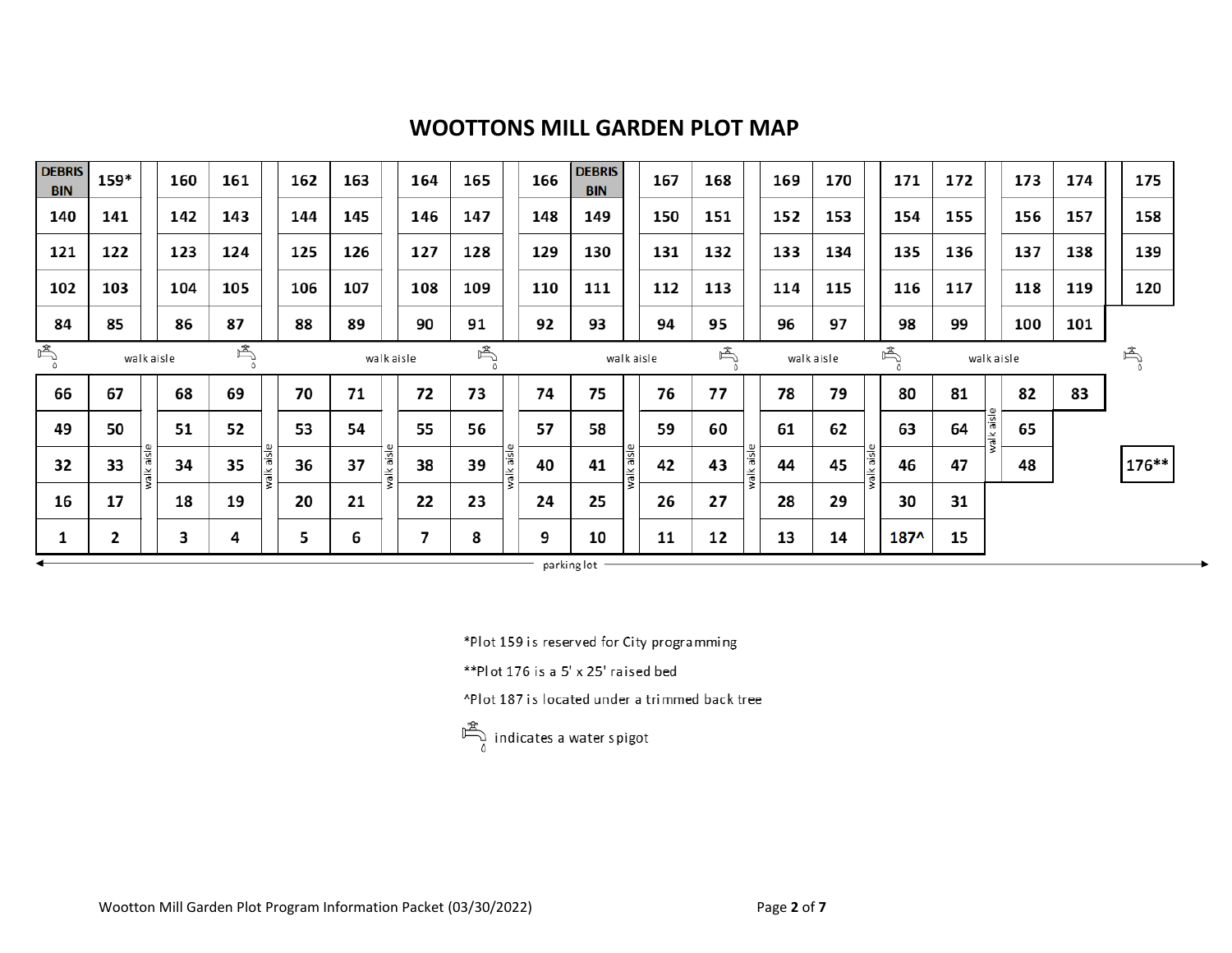### **COVID-19 HEALTH AND SAFETY**

Gardening has become a very important part of all our lives. It allows us to commune with nature and produce food for our families. Gardening has also provided a balance during COVID-19 that benefits us both mentally and physically. The City of Rockville continues to follow guidance from federal, state, and local health officials to ensure the safety of our program participants. When using your garden plot, please use the following guidelines and best practices to ensure everyone stays safe and healthy:

- Do not come to the Woottons Mill Garden Plots if you are sick with any COVID-19-19 or flulike symptoms, are otherwise instructed to remain at home, or came into contact or share a home with anyone who tested positive for COVID-19 or is exhibiting COVID-19 or flu-like symptoms.
- If you do not have hand sanitizer, consider carrying a container with soapy water and a washcloth to make hand washing easier while in the garden area.
- Any personal protective equipment (PPE) such as wipes, face coverings, and gloves that you bring on-site must be disposed of in proper trash receptacles. Do **not** dispose of any PPE into the organic bin area or orange barrels (when available). A large trash dumpster will be provided in the parking lot solely for the use of Woottons Mill Garden Plots.

In consideration of being allowed to participate in the City of Rockville's Woottons Mill Garden Plot Program, and related events and activities, during the COVID-19 virus epidemic, all users agree to adhere to guidelines set by the CDC and mandated by the Rockville Mayor and Council. The program participant acknowledges, appreciates, and voluntarily agrees to these terms, as framed below:

- Agree and accept the risk that the program could be adjusted or closed at any time when deemed necessary based on health and/or safety reasons. All programs are subject to modification and/or cancellation based on orders from Rockville Mayor and Council, the Montgomery County Executive, or the State of Maryland Governor and are subject to the guidelines indicated in the City of Rockville's reopening plans, Montgomery County's Executive Orders, Montgomery County's reopening plans, and/or the State of Maryland's reopening plans.
- Understand and accept that the City will do its best to enforce all applicable recommendations for the prevention of spreading COVID-19. I understand, however, that the conditions of some programs may not allow for perfect enforcement of these precautions and I assume the risk of participation. I waive and release the City from any and all claims and liability of any kind related to that participation.
- Agree to and understand that if a program participant or spectator fails to follow these requirements, they may not be allowed access to the program.

### **GENERAL INFORMATION**

The City of Rockville, Maryland operates a garden plot program located at Woottons Mill Park, 472 Hurley Avenue in Rockville, Maryland. There are 193 plots available for use between Friday, April 1, 2022 to Sunday, November 13, 2022. Each plot is approximately 25' x 25' except for Plot 184 which is 20'x 20' and reserved for City programming, and Plot 193 which is a 5' x 25' raised bed.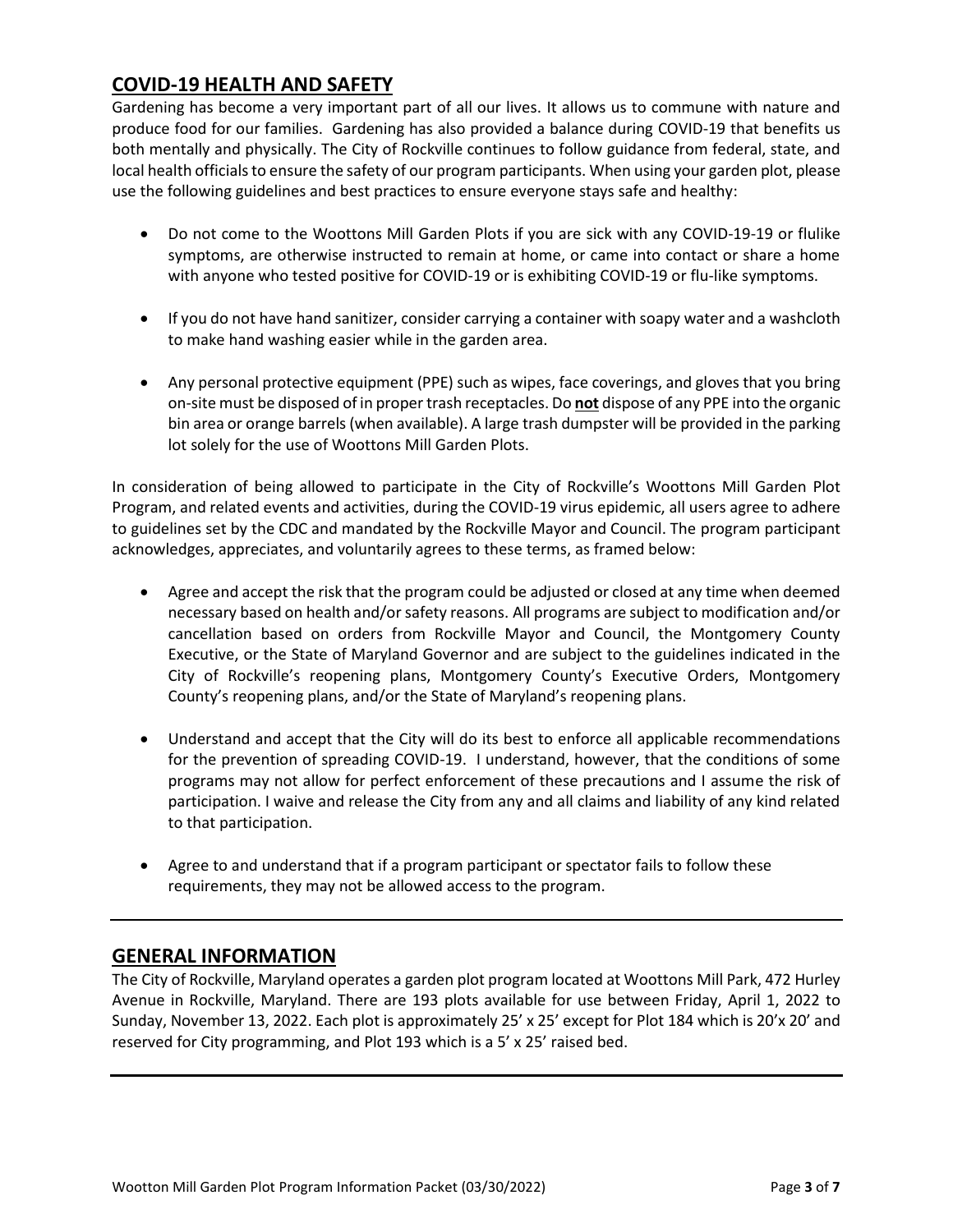### **PROGRAM FEE**

Rockville Residents:  $$75$  per plot for the season Non-Rockville Residents: \$85 per plot for the season

### **ROCKVILLE RESIDENCY**

The Rockville resident program fee applies to those owning property or living within the corporate tax district of the City of Rockville. Proof of residency is required at time of enrollment and includes driver's license, lease agreement, deed to house, utility bill, and homeowner or renter's insurance. The program form must be in the name of the Rockville resident(s) and the home address must be located within incorporated Rockville, Maryland. The Rockville resident program rate is only available at the time of enrollment and will not be applied later. Check your residency using the [GIS City Map.](https://rockvillemd.maps.arcgis.com/apps/webappviewer/index.html?id=0aa9fe18b6c64b46a61230da64a2b2fd)

#### **RENEWALS AND OPEN REGISTRATION**

- Renewals for existing program participants ends on **Monday, December 20, 2021**.
- Open registration begins on **Monday, January 10, 2022** and is available through the season.

The number of available plots will vary year to year. All available plots are first-come, first-served and plots may not be held. Payment is due immediately upon enrollment. Failure to pay the program fee will result in the plot being made available to others. **Once enrollment is complete no refunds will be issued**. If paying by check, please include the completed program form along with check payable to the "**City of Rockville**." Send the check here: Rockville Civic Center Park, c/o Glenview Mansion, 603 Edmonston Drive, Rockville, MD 20851. It is the participant's responsibility to confirm and ensure that the enrollment process is complete by contacting the Rockville Civic Center Business Office at [woottonsmill@rockvillme.gov.](mailto:woottonsmill@rockvillme.gov)

#### **RESPONSIBILITY AGREEMENT**

All registered participants agree to maintain the plot and surrounding pathways for the entire season. The weeds must be kept at a minimum and crops must be harvested when ready. Early or late use of a registered garden plot is strictly prohibited. If, at any time, gardeners are unable to maintain the plot, notification must be provided to the Rockville Civic Center Business Office at [woottonsmill@rockvillemd.gov](mailto:woottonsmill@rockvillemd.gov) or 240-314-8660 so the plot may be offered to others. Registered participants in the Woottons Mill Garden Plot Program shall be fully responsible for and shall indemnify and hold the City of Rockville harmless from any damage to or loss of objects or property and for any personal injury incurred during or as a result of City property use. Participating in this program is at your own risk. If you observe illegal activities in the garden plots and/or park, contact the Rockville City Police immediately to report the incident and file a report.

| <b>Phone Number to Non-Emergency Police Dispatch:</b> | 240-314-8900    |
|-------------------------------------------------------|-----------------|
| <b>Urgent or Life-Threatening Emergencies:</b>        | <b>Call 911</b> |

#### **EARLY USE AND END OF SEASON CLEAN-UP**

Use of a garden plot before the season begins is strictly prohibited – **no exceptions apply**.

The deadline for clearing your plot is **Sunday, November 13, 2022**. Be prepared to clear all items from the garden plot site. All trash and garden debris must be disposed of in the dumpster located in the parking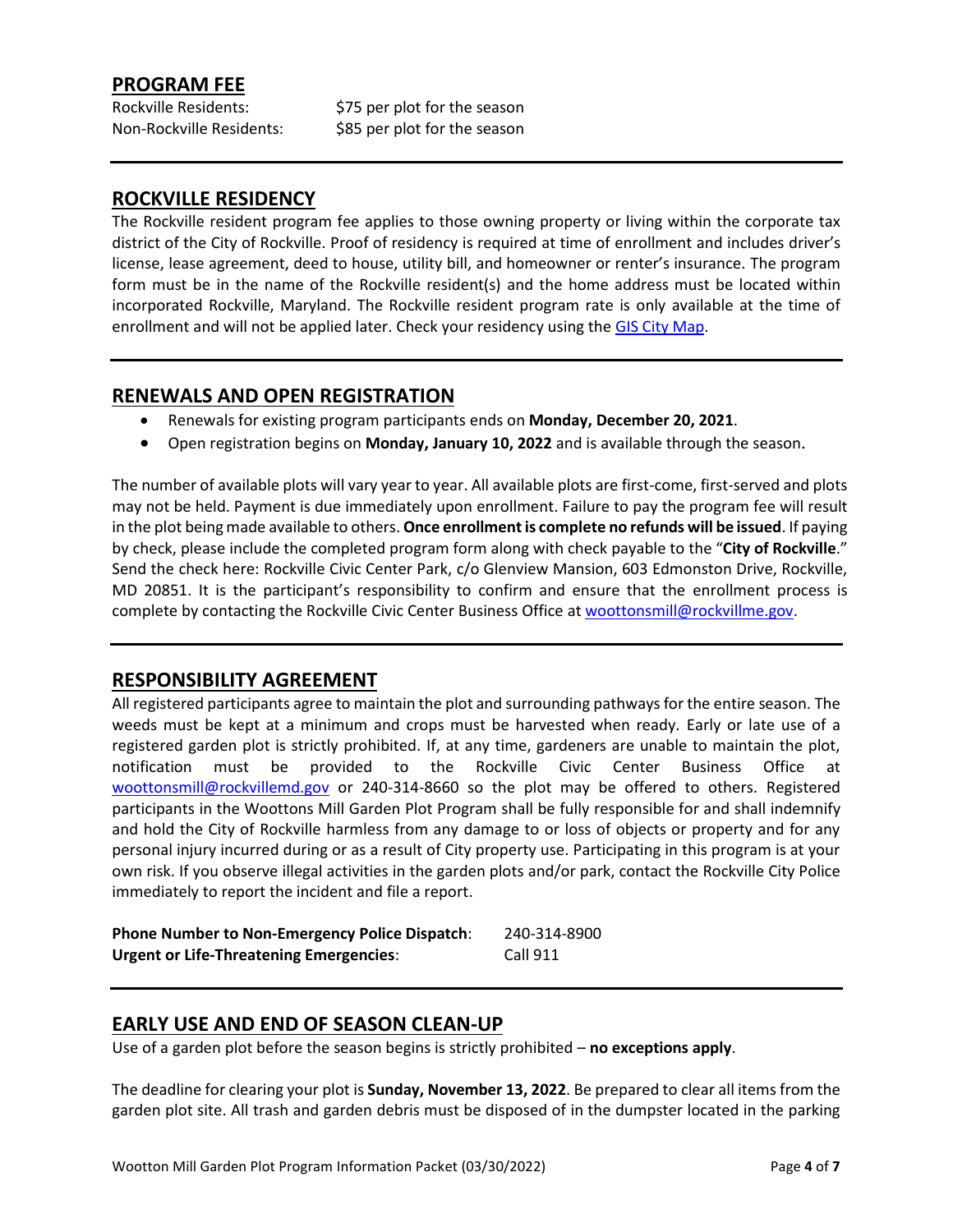lot. Organic disposal bins are available for organic materials, weeds, plants, and rocks are available throughout the clean-up process. Debris may not be left on the outer perimeter of the garden area. All fencing, caging, weed barrier, containers, hoses, tools, and other garden supplies must be removed from the park property. There is no storage at the plot site from one season to another.

**Use of a garden plot before the season begins and/or failure to clear your plot by the deadline will result in a \$100 fine and the participant rights may be revoked for the next season**. Failure to pay any fine will result in your City of Rockville account being frozen. You may not register or rent any other City of Rockville property including community centers, picnic sites, senior center, nature center, swim center, or any other entity owned and operated by the City of Rockville until the fine is paid in full.

### **PARKING**

There is a parking lot located at Woottons Mill Park. Please park in marked spaces and parking in front of the dumpster is not permitted. There is no vehicle access to the plot area for unloading supplies, so be prepared with a wagon or wheel barrow. Do not drive into the park for this is a violation punishable by a \$200 fine per [Sec. 14-53 Sub\(b\).](https://library.municode.com/md/rockville/codes/code_of_ordinances?nodeId=CICO_CH14PARE)

### **TILLING**

The City of Rockville tills the plots at the end of March in preparation for the April  $1<sup>st</sup>$  opening date. This is an approximate opening date and is solely based on the weather. A large farm tractor is used to till the plots. Further tilling by the program participant is recommended, especially if the plot is not prepared for gardening within a week or so of the opening date.

### **FINDING YOUR CORRECT PLOT**

The plots will be staked, marked with string, and numbered with a small utility flag placed in the center of the plot. Be sure to locate the correct plot. Be sure to count over and out to ensure the correct plot. Those who plant in the wrong plot will be required to clear the plot before moving to the correct plot.

### **PLANTING GUIDELINES**

Gardeners must maintain the entire plot area. All weeds must be kept at a minimum even if gardeners use only a portion of the plot. Additionally, if gardeners are not planning to utilize the plot for the entire season the gardener is still responsible to maintain the weeds in the plot even when not in use. Only plants that perform their entire life cycle from seed to flower within a single season are permitted in this program. This allows for complete clean up at the end of season. Growing tall plants such as corn or sunflowers is limited. Tall plants may not block the sun access to a neighboring plot. It is recommended that tall plants be placed in the center of the plot to avoid this situation as much as possible. Structures such as trellises, wood ladders or other support systems built within a plot are permitted but limited to 4' in height.

### **WATER/HOSE**

There are water spigots throughout the garden plot grid. Gardeners are responsible to bring their own hoses and a splitter to connect to the water source so that multiple gardeners may use the water spigot at the same time. Do not leave your hose connected to the water spigot. For safety reasons, all hoses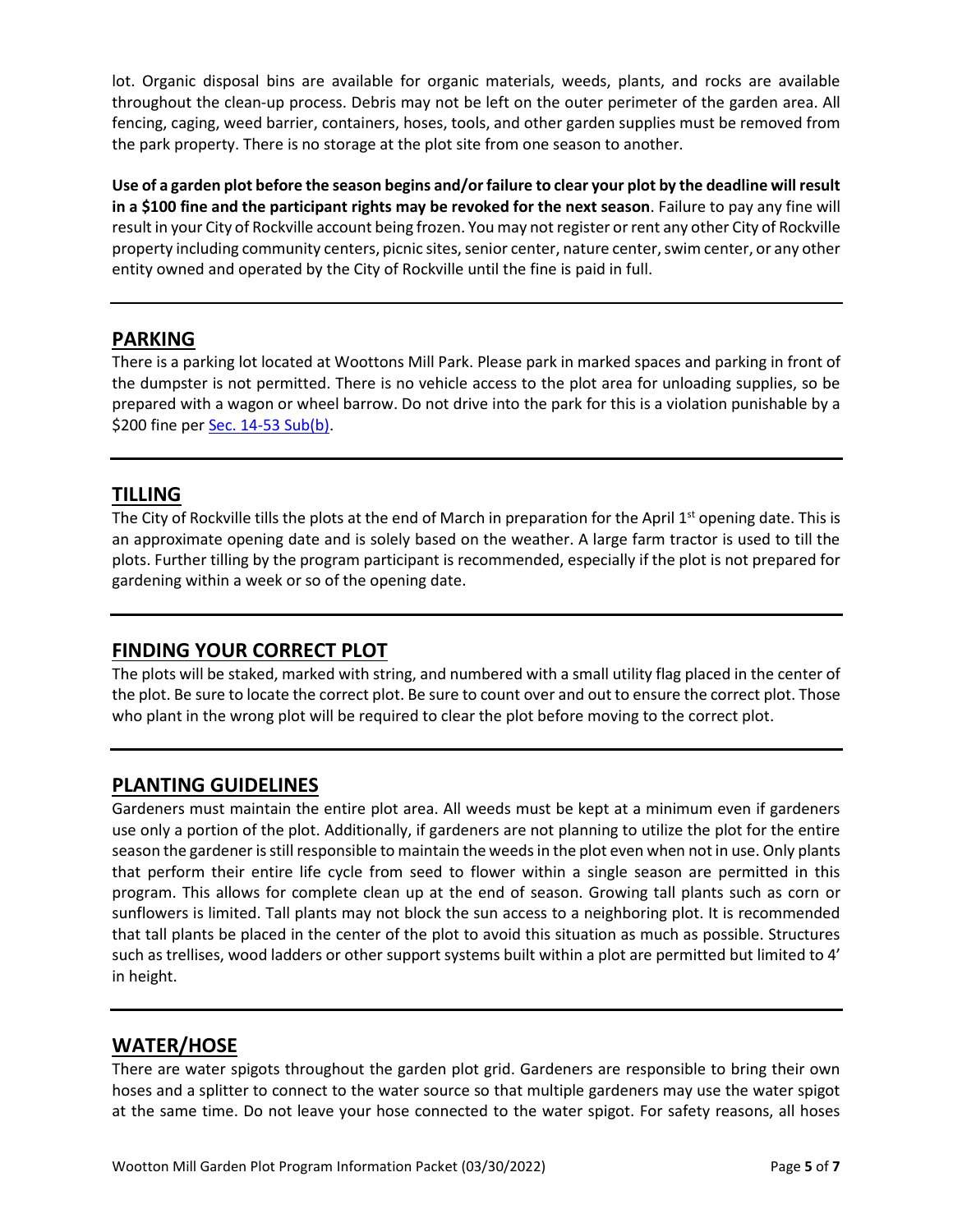must be rolled up and returned to the plot. Alternatively, the hose must be buried along the pathway if you do not return the hose to the plot to prevent tripping/falling hazards. Hoses in violation will be removed. The City of Rockville is not responsible for hoses that have been removed because of violating this rule.

### **FENCING**

The City of Rockville does not provide fencing. Gardeners may erect their own fencing. There are a variety of fencing materials that are allowed. For example, metal fencing, wood fencing and mesh fencing are options. If using mesh fencing, the mesh pattern must ¾ square in diameter or larger and higher than 3' from the ground. Mesh fencing may not be used if less than 3' from the ground.

#### **WOOD CHIPS/PATHWAYS**

A wood chip pile is located on-site. These wood chips may be used in the plots to maintain the weeds, as well as along the pathways that access the plots. Gardeners are responsible to maintain the pathway surrounding their plot. Replenishing the wood chip pile only occurs when the Parks crew completes projects throughout the City that create wood chips (i.e. tree trimming, removal of wood piles, etc.). There is no set schedule for wood chips to be delivered. All gardeners are welcome to use the wood chips at the garden site on a first-come, first-served basis.

### **CITY MAINTENANCE**

The City of Rockville mows the area surrounding the garden perimeter every two weeks April through October. To avoid damaging any fencing, a grass buffer is left on the area surrounding the plot. Unsold plots, or abandoned plots will be cut down once per month once we have confirmed that the plot owner is not returning. Unsold plots that are taken over are the responsibility of the new owner to clear.

#### **SMOKING**

City of Rockville parks are smoke-free/vaping-free.

#### **DUMPSTER/ORGANIC DISPOSAL BINS**

Organic bins are located around the perimeter of the garden plot area. Signs in these bins are to be used for weed/plants or rocks/soil only. All other debris must be placed in the dumpster located in the parking lot area. Be sure to separate items accordingly.

#### **PETS**

All pets must always be leashed. Standard courtesy rules apply for cleaning up after pets. Pets are not permitted to roam the garden plot area.